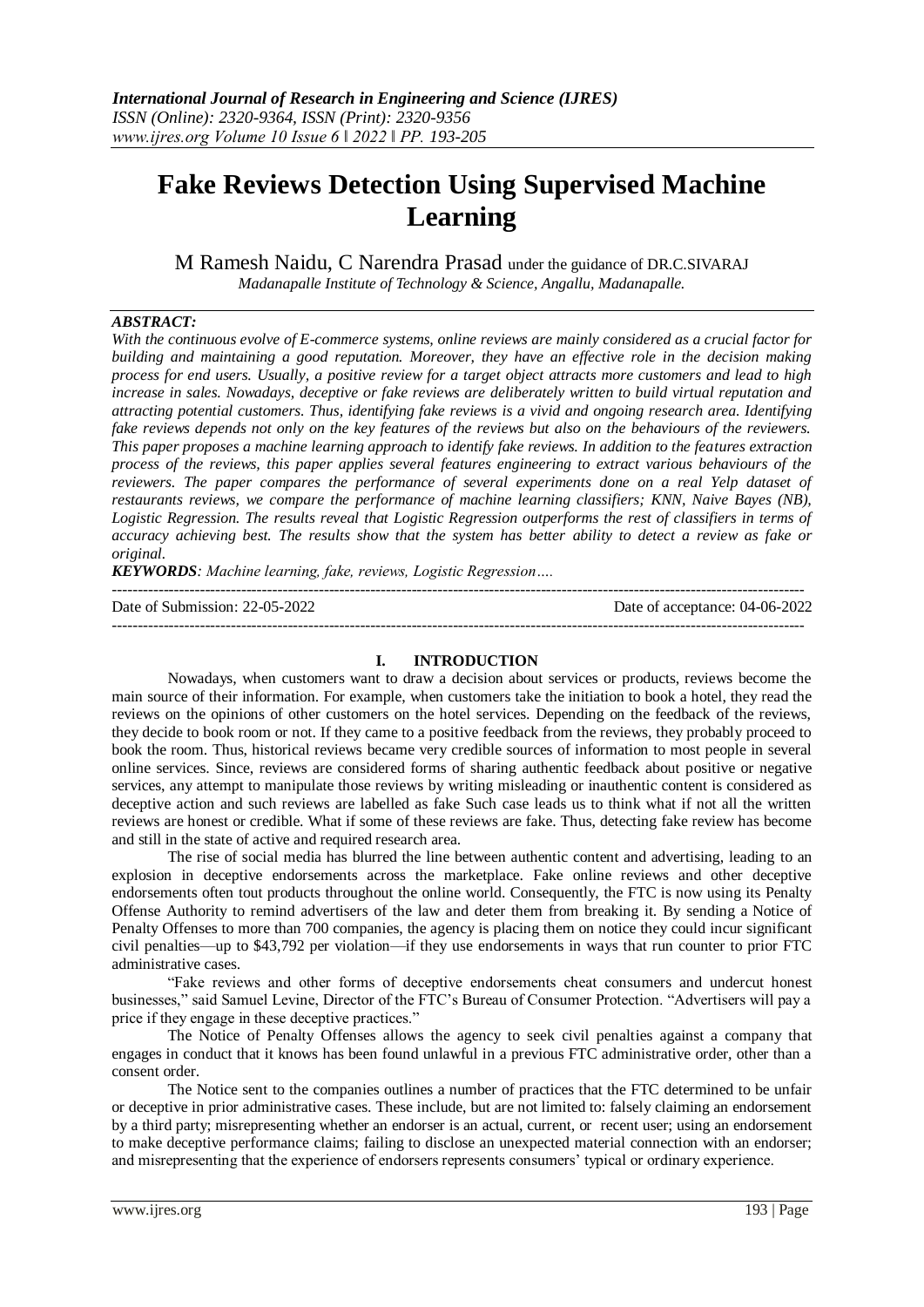Companies receiving the notice represent an array of large companies, top advertisers, leading retailers, top consumer product companies, and major advertising agencies. A full list of the businesses [receiving the](https://www.ftc.gov/system/files/attachments/penalty-offenses-concerning-endorsements/list-recipients-endorsement-notice.pdf)  [Notice](https://www.ftc.gov/system/files/attachments/penalty-offenses-concerning-endorsements/list-recipients-endorsement-notice.pdf) from the FTC is available on the FTC's website. A recipient's presence on this list does not in any way suggest that it has engaged in deceptive or unfair conduct.

In addition to the Notice, the FTC has created [multiple resources for business](https://ftc.gov/endorsements) to ensure that they are following the law when using endorsements to advertise their products and services, which can be found on the FTC's website.

To this end, this paper applies several machine learning classifiers to identify fake reviews based on the content of the reviews as well as several extracted features from the reviewers. We apply the classifiers on real corpus of reviews taken from open source sites. Besides the normal natural language processing on the corpus to extract and feed the features of the reviews to the classifiers, the paper also applies several features engineering on the corpus to extract various behaviours of the reviewers. The paper compares the impact of extracted features of the reviewers if they are taken into consideration within the classifiers. The papers compares the results in the absence and the presence of the extracted features in two different language models namely TF-IDF. The results indicates that the engineered features increase the performance of fake reviews detection process.

The rapid growth of the Internet influenced many of our daily activities. One of the very rapid growth area is ecommerce. Generally e-commerce provide facility for customers to write reviews related with its service. The existence of these reviews can be used as a source of information. For examples, companies can use it to make design decisions of their products or services, while potential customers can use it to decide either to buy or to use a product. Unfortunately, the importance of the review is misused by certain parties who tried to create fake reviews, both aimed at raising the popularity or to discredit the product. This research aims to detect fake reviews for a product by using the text and rating property from a review.

The rapid growth of the Internet influenced many of our daily activities. One of the very rapid growth area is ecommerce. Generally e-commerce provide facility for customers to write reviews related with its service. The existence of these reviews can be used as a source of information. For examples, companies can use it to make design decisions of their products or services, while potential customers can use it to decide either to buy or to use a product. Unfortunately, the importance of the review is misused by certain parties who tried to create fake reviews, both aimed at raising the popularity or to discredit the product. This research aims to detect fake reviews for a product by using the text and rating property from a review.

The rapid growth of the Internet influenced many of our daily activities. One of the very rapid growth area is ecommerce. Generally e-commerce provide facility for customers to write reviews related with its service. The existence of these reviews can be used as a source of information. For examples, companies can use it to make design decisions of their products or services, while potential customers can use it to decide either to buy or to use a product. Unfortunately, the importance of the review is misused by certain parties who tried to create fake reviews, both aimed at raising the popularity or to discredit the product. This research aims to detect fake reviews for a product by using the text and rating property from a review. Machine learning techniques can provide a big contribution to detect fake reviews of web contents. Generally, web mining techniques find and extract useful information using several machine learning algorithms. One of the web mining tasks is content mining. A traditional example of content mining is opinion mining which is concerned of finding the sentiment of text (positive or negative) by machine learning where a classifier is trained to analyse the features of the reviews together with the sentiments. Usually, fake reviews detection depends not only on the category of reviews but also on certain features that are not directly connected to the content. Building features of reviews normally involves text and natural language processing NLP. However, fake reviews may require building other features linked to the reviewer himself like for example review time/date or his writing styles. Thus the successful fake reviews detection lies on the construction of meaningful features extraction of the reviewers.

Usually, fake reviews detection depends not only on the category of reviews but also on certain features that are not directly connected to the content. Building features of reviews normally involves text and natural language processing NLP. However, fake reviews may require building other features linked to the reviewer himself like for example review time/date or his writing styles. Thus the successful fake reviews detection lies on the construction of meaningful features extraction of the reviewers.

# **II. LITERATURE SURVEY**

# **[1] R. Barbado, O. Araque, and C. A. Iglesias, "A framework for fake review detection in online consumer electronics retailers," Information Processing & Management, vol. 56, no. 4, pp. 1234 – 1244, 2019.**

The impact of online reviews on businesses has grown significantly during last years, being crucial to determine business success in a wide array of sectors, ranging from restaurants, hotels to e-commerce. Unfortunately, some users use unethical means to improve their online reputation by writing fake reviews of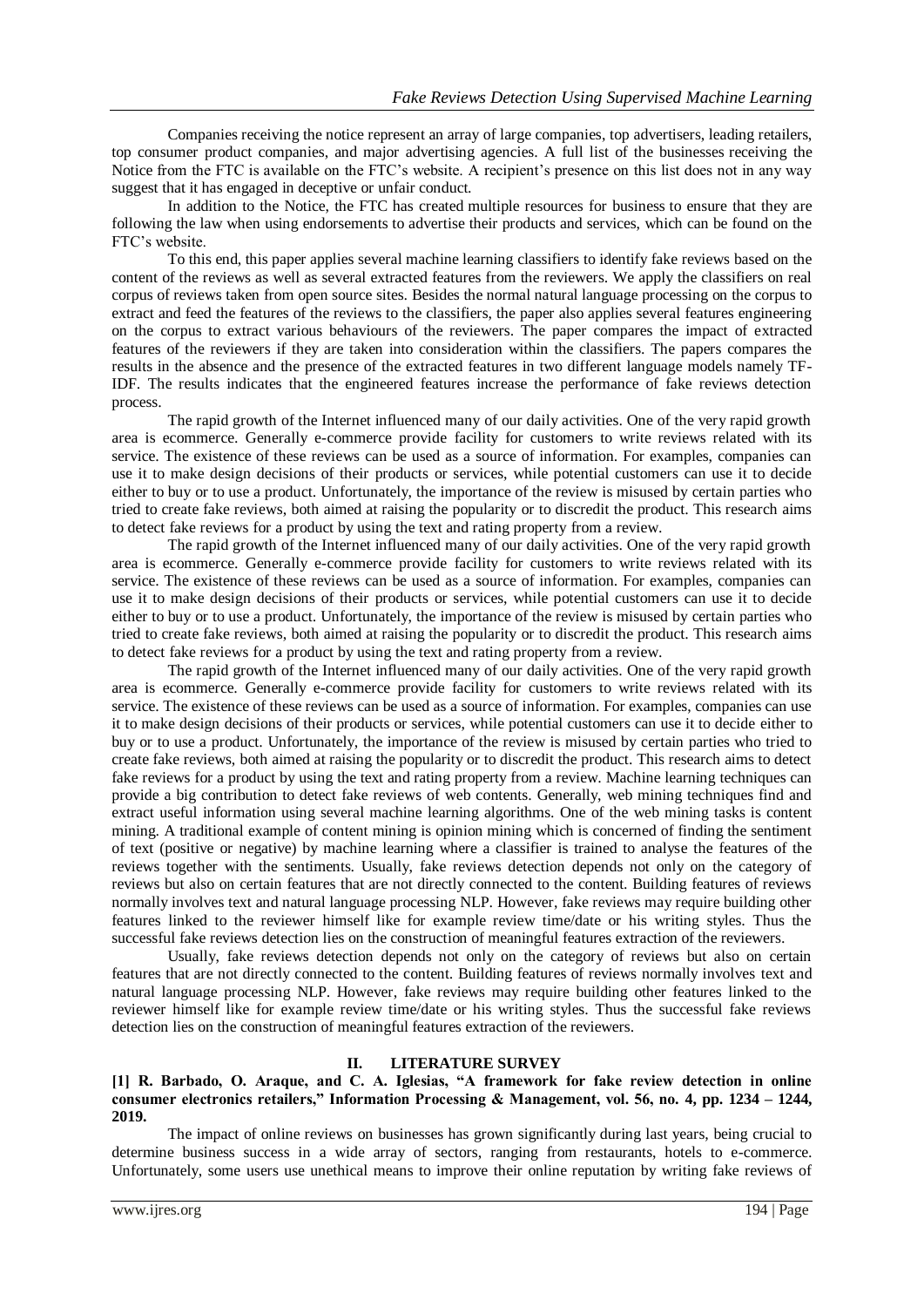their businesses or competitors. Previous research has addressed fake review detection in a number of domains, such as product or business reviews in restaurants and hotels. However, in spite of its economic interest, the domain of consumer electronics businesses has not yet been thoroughly studied. This article proposes a feature framework for detecting fake reviews that has been evaluated in the consumer electronics domain. The contributions are fourfold: (i) Construction of a dataset for classifying fake reviews in the consumer electronics domain in four different cities based on scraping techniques; (ii) definition of a feature framework for fake review detection; (iii) development of a fake review classification method based on the proposed framework and (iv) evaluation and analysis of the results for each of the cities under study. We have reached an 82% F-Score on the classification task and the Ada Boost classifier has been proven to be the best one by statistical means according to the Friedman test.

**Summary:** R. Barbado, O. Araque, and C. A. Iglesias proposes a feature framework for detecting fake reviews that has been evaluated in the consumer electronics domain**.**

# **[2] Tadelis, "The economics of reputation and feedback systems in e-commerce marketplaces," IEEE Internet Computing, vol. 20, no. 1, pp. 12–19, 2016.**

Online marketplaces have become ubiquitous, as sites such as eBay, Taobao, Uber, and Airbnb are frequented by billions of users. The success of these marketplaces is attributed to not only the ease in which buyers can find sellers, but also the trust that these marketplaces help facilitate through reputation and feedback systems. I begin by briefly describing the basic ideas surrounding the role of reputation in facilitating trust and trade, and offer an overview of how feedback and reputation systems work in online marketplaces. I then describe the literature that explores the effects of reputation and feedback systems on online marketplaces and highlight some of the problems of bias in feedback and reputation systems as they appear today. I discuss ways to address these problems to improve the practical design of online marketplaces and suggest some directions for future research. **Summary**: Tadelis discuss ways to address these problems to improve the practical design of online marketplaces and suggest some directions for future research.

# **[3] M. J. H. Mughal, "Data mining: Web data mining techniques, tools and algorithms: An overview," Information Retrieval, vol. 9, no. 6, 2018.**

Web data mining became an easy and important platform for retrieval of useful information. Users prefer World Wide Web more to upload and download data. As increasing growth of data over the internet, it is getting difficult and time consuming for discovering informative knowledge and patterns. Digging knowledgeable and user queried information from unstructured and inconsistent data over the web is not an easy task to perform. Different mining techniques are used to fetch relevant information from web (hyperlinks, contents, web usage logs). Web data mining is a sub discipline of data mining which mainly deals with web. Web data mining is divided into three different types: web structure, web content and web usage mining. All these types use different techniques, tools, approaches, algorithms for discover information from huge bulks of data over the web.

**Summary**: M. J. H. Mughal concluded that using different techniques, tools, approaches, algorithms for discover information from huge bulks of data over the web performed well.

# **[4] C. C. Aggarwal, "Opinion mining and sentiment analysis," in Machine Learning for Text. Springer, 2018, pp. 413–434.**

The recent proliferation of social media has enabled users to post views about entities, individuals, events, and topics in a variety of formal and informal settings. Examples of such settings include reviews, forums, social media posts, blogs, and discussion boards. The problem of opinion mining and sentiment analysis is defined as the computational analytics associated with such text.

**Summary**: C. C. Aggarwal defined problem of opinion mining and sentiment analysis as the computational analytics associated with such text.

## **[5] A. Mukherjee, V. Venkataraman, B. Liu, and N. Glance, "What yelp fake review filter might be doing?" in Seventh international AAAI conference on weblogs and social media, 2013.**

Online reviews have become a valuable resource for decision making. However, its usefulness brings forth a curse – deceptive opinion spam. In recent years, fake review detection has attracted significant attention. However, most review sites still do not publicly filter fake reviews. Yelp is an exception which has been filtering reviews over the past few years. However, Yelp's algorithm is trade secret. In this work, we attempt to find out what Yelp might be doing by analyzing its filtered reviews. The results will be useful to other review hosting sites in their filtering effort. There are two main approaches to filtering: supervised and unsupervised learning. In terms of features used, there are also roughly two types: linguistic features and behavioral features. In this work, we will take a supervised approach as we can make use of Yelp's filtered reviews for training. Existing approaches based on supervised learning are all based on pseudo fake reviews rather than fake reviews filtered by a commercial Web site. Recently, supervised learning using linguistic n-gram features has been shown to perform extremely well (attaining around 90% accuracy) in detecting crowdsourced fake reviews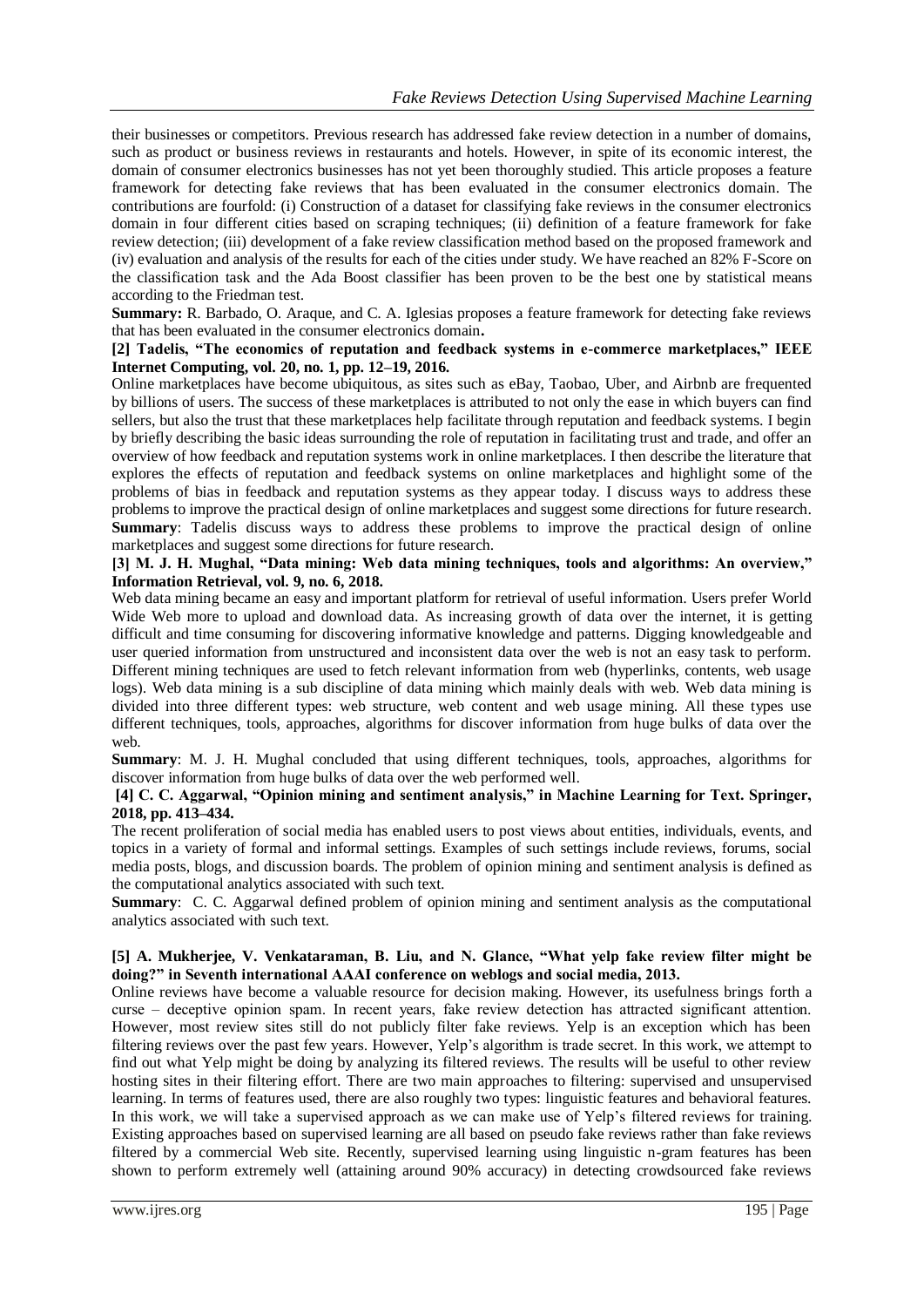generated using Amazon Mechanical Turk (AMT). We put these existing research methods to the test and evaluate performance on the real-life Yelp data. To our surprise, the behavioral features perform very well, but the linguistic features are not as effective. To investigate, a novel information theoretic analysis is proposed to uncover the precise psycholinguistic difference between AMT reviews and Yelp reviews (crowdsourced vs. commercial fake reviews). We find something quite interesting. This analysis and experimental results allow us to postulate that Yelp's filtering is reasonable and its filtering algorithm seems to be correlated with abnormal spamming behaviors.

**Summary:** A. Mukherjee, V. Venkataraman, B. Liu, and N. Glance analysed experimental results allow us to postulate that Yelp's filtering is reasonable and its filtering algorithm seems to be correlated with abnormal spamming behaviors.

# **[6] N. Jindal and B. Liu, "Review spam detection," in Proceedings of the 16th International Conference on World Wide Web, ser. WWW '07, 2007.**

It is now a common practice for e-commerce Web sites to enable their customers to write reviews of products that they have purchased. Such reviews provide valuable sources of information on these products. They are used by potential customers to find opinions of existing users before deciding to purchase a product. They are also used by product manufacturers to identify problems of their products and to find competitive intelligence information about their competitors. Unfortunately, this importance of reviews also gives good incentive for spam, which contains false positive or malicious negative opinions. In this paper, we make an attempt to study review spam and spam detection. To the best of our knowledge, there is still no reported study on this problem.

**Summary**: They make an attempt to study review spam and spam detection. To the best of our knowledge, there is still no reported study on this problem.

# **III. Proposed System:**

We propose this application that can be considered a useful system since it helps to reduce the limitations obtained from traditional and other existing methods. The objective of this study to develop fast and reliable method which detects and estimates anaemia accurately. To design this system is we used a powerful algorithm in a based Python environment with Django frame work.

# **Block Diagram:**



# **Advantages**:

- Accuracy is good.
- Low complexity.
- Highly efficient.
- No need of skilled persons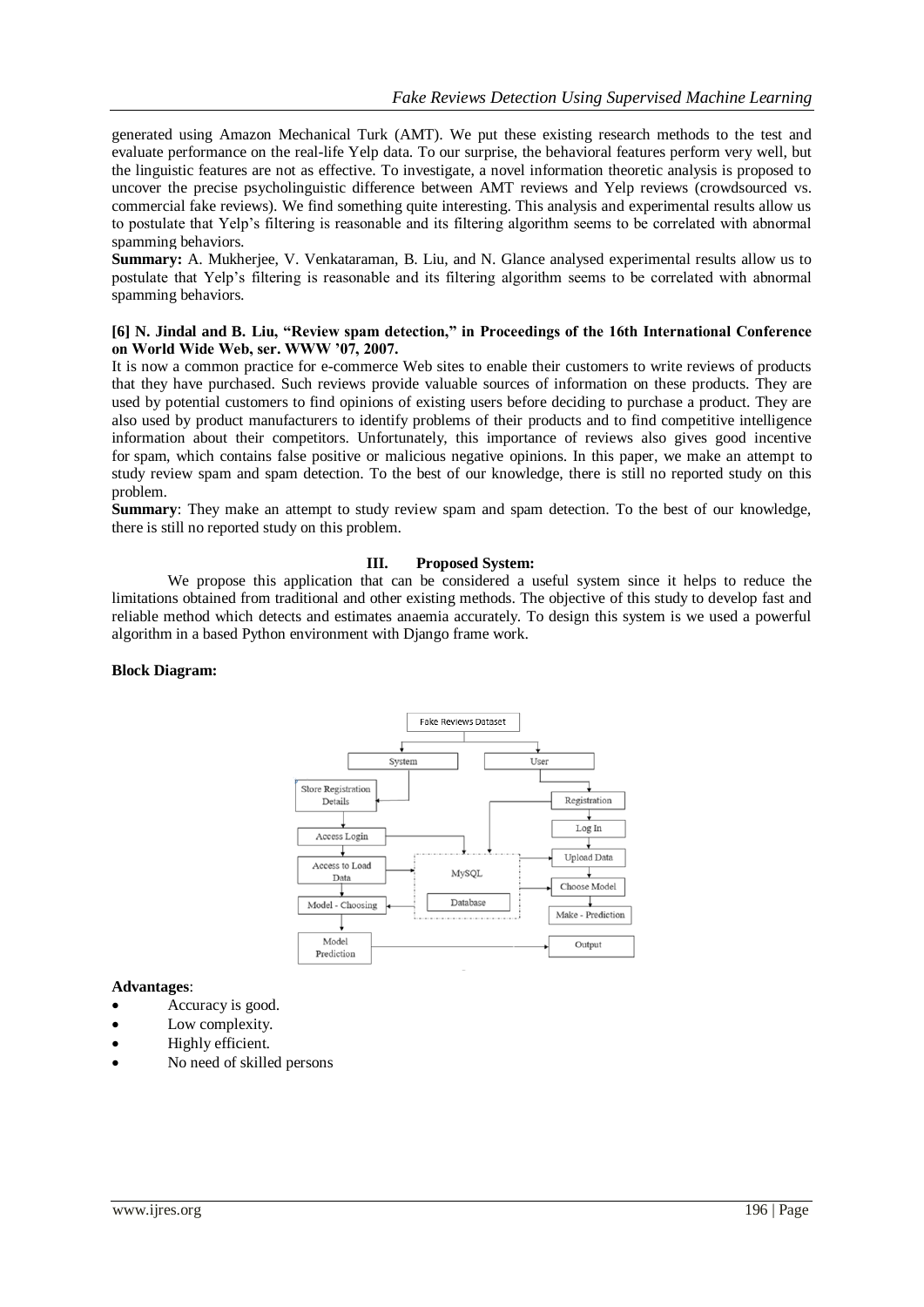

# **V. METHODOLOGY AND ALGORITHMS:**

## **1. Naive Bayes:**

A Naive Bayes classifier is a probabilistic machine learning model that's used for classification task. The crux of the classifier is based on the Bayes theorem.

$$
P(A|B) = \frac{P(B|A)P(A)}{P(B)}
$$

Using Bayes theorem, we can find the probability of **A** happening, given that **B** has occurred. Here, **B** is the evidence and **A** is the hypothesis. The assumption made here is that the predictors/features are independent. That is presence of one particular feature does not affect the other. Hence it is called naive.

Let's understand it using an example. Below I have a training data set of weather and corresponding target variable 'Play' (suggesting possibilities of playing). Now, we need to classify whether players will play or not based on weather condition. Let's follow the below steps to perform it.

Step 1: Convert the data set into a frequency table

Step 2: Create Likelihood table by finding the probabilities like Overcast probability  $= 0.29$  and probability of playing is 0.64.

| Weather  | Play |
|----------|------|
| Sunny    | No   |
| Overcast | Yes  |
| Rainy    | Yes  |
| Sunny    | Yes  |
| Sunny    | Yes  |
| Overcast | Yes  |
| Rainy    | No   |
| Rainy    | No   |
| Sunny    | Yes  |
| Rainy    | Yes  |
| Sunny    | No   |
| Overcast | Yes  |
| Overcast | Yes  |
| Rainy    | No   |

| <b>Frequency Table</b> |    |     |  |  |  |
|------------------------|----|-----|--|--|--|
| Weather                | No | Yes |  |  |  |
| Overcast               |    |     |  |  |  |
| Rainy                  |    |     |  |  |  |
| Sunny                  |    | ٩   |  |  |  |
| <b>Grand Total</b>     |    |     |  |  |  |

|          | <b>Likelihood table</b> |          |         |      |
|----------|-------------------------|----------|---------|------|
| Weather  | No                      | Yes      |         |      |
| Overcast |                         |          | =4/14   | 0.29 |
| Rainy    | ٩                       |          | $=5/14$ | 0.36 |
| Sunny    | 2                       | 3        | $=5/14$ | 0.36 |
| Αll      |                         |          |         |      |
|          | $=5/14$                 | $= 9/14$ |         |      |
|          | 0.36                    | 0.64     |         |      |

Step 3: Now, use [Naive Bayesian](https://courses.analyticsvidhya.com/courses/naive-bayes?utm_source=blog&utm_medium=naive-bayes-explained) equation to calculate the posterior probability for each class. The class with the highest posterior probability is the outcome of prediction.

Problem**:** Players will play if weather is sunny. Is this statement is correct?

We can solve it using above discussed method of posterior probability.

 $P(Yes | Sunny) = P(Sunny | Yes) * P(Yes) / P(Sunny)$ 

Here we have P (Sunny  $|Yes$ ) = 3/9 = 0.33, P (Sunny) = 5/14 = 0.36, P (Yes) = 9/14 = 0.64 Now, P (Yes  $|$  Sunny) = 0.33  $*$  0.64 / 0.36 = 0.60, which has higher probability.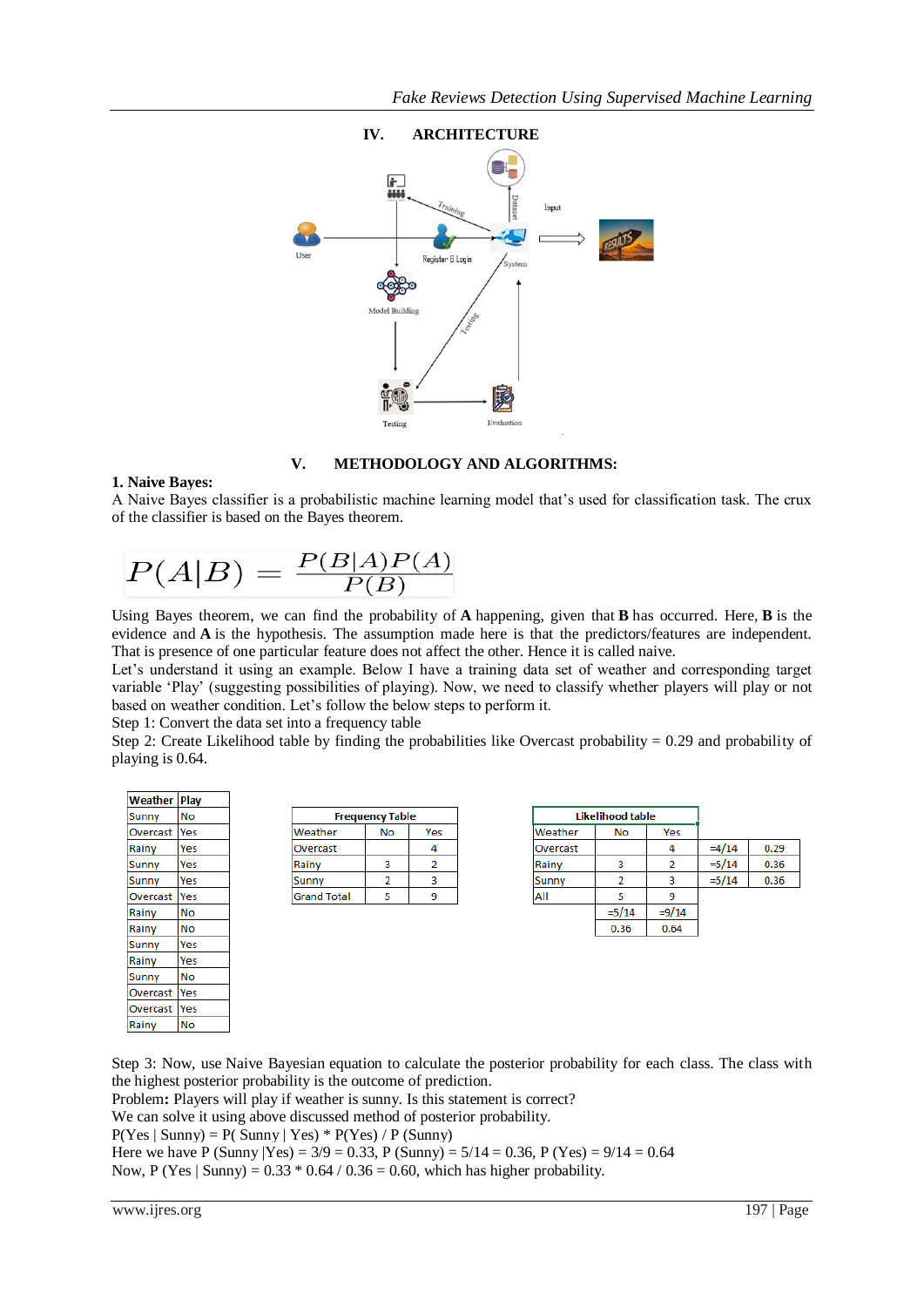Naive Bayes uses a similar method to predict the probability of different class based on various attributes. This algorithm is mostly used in text classification and with problems having multiple classes.

• It is easy and fast to predict class of test data set. It also perform well in multi class prediction

When assumption of independence holds, a Naive Bayes classifier performs better compare to other models like logistic regression and you need less training data.

It perform well in case of categorical input variables compared to numerical variable(s). For numerical variable, normal distribution is assumed (bell curve, which is a strong assumption).

# **Applications of Naive Bayes Algorithms**

**Real time Prediction:** Naive Bayes is an eager learning classifier and it is sure fast. Thus, it could be used for making predictions in real time.

**Multi class Prediction:** This algorithm is also well known for multi class prediction feature. Here we can predict the probability of multiple classes of target variable.

**Text classification/ Spam Filtering/ Sentiment Analysis:** Naive Bayes classifiers mostly used in text classification (due to better result in multi class problems and independence rule) have higher success rate as compared to other algorithms. As a result, it is widely used in Spam filtering (identify spam e-mail) and Sentiment Analysis (in social media analysis, to identify positive and negative customer sentiments)

**Recommendation System:** Naive Bayes Classifier and [Collaborative Filtering](https://en.wikipedia.org/wiki/Collaborative_filtering) together builds a Recommendation System that uses machine learning and data mining techniques to filter unseen information and predict whether a user would like a given resource or not KNN:

• K-Nearest Neighbour is one of the simplest Machine Learning algorithms based on Supervised Learning technique.

K-NN algorithm assumes the similarity between the new case/data and available cases and put the new case into the category that is most similar to the available categories.

• K-NN algorithm stores all the available data and classifies a new data point based on the similarity. This means when new data appears then it can be easily classified into a well suite category by using K- NN algorithm.

• K-NN algorithm can be used for Regression as well as for Classification but mostly it is used for the Classification problems.

• K-NN is a **non-parametric algorithm**, which means it does not make any assumption on underlying data.

It is also called a lazy learner algorithm because it does not learn from the training set immediately instead it stores the dataset and at the time of classification, it performs an action on the dataset.

• KNN algorithm at the training phase just stores the dataset and when it gets new data, then it classifies that data into a category that is much similar to the new data.

**Example**: Suppose, we have an image of a creature that looks similar to cat and dog, but we want to know either it is a cat or dog. So for this identification, we can use the KNN algorithm, as it works on a similarity measure. Our KNN model will find the similar features of the new data set to the cats and dogs images and based on the most similar features it will put it in either cat or dog category.

# **KNN Classifier**



Why do we need a K-NN Algorithm?

Suppose there are two categories, i.e., Category A and Category B, and we have a new data point x1, so this data point will lie in which of these categories. To solve this type of problem, we need a K-NN algorithm. With the help of K-NN, we can easily identify the category or class of a particular dataset. Consider the below diagram: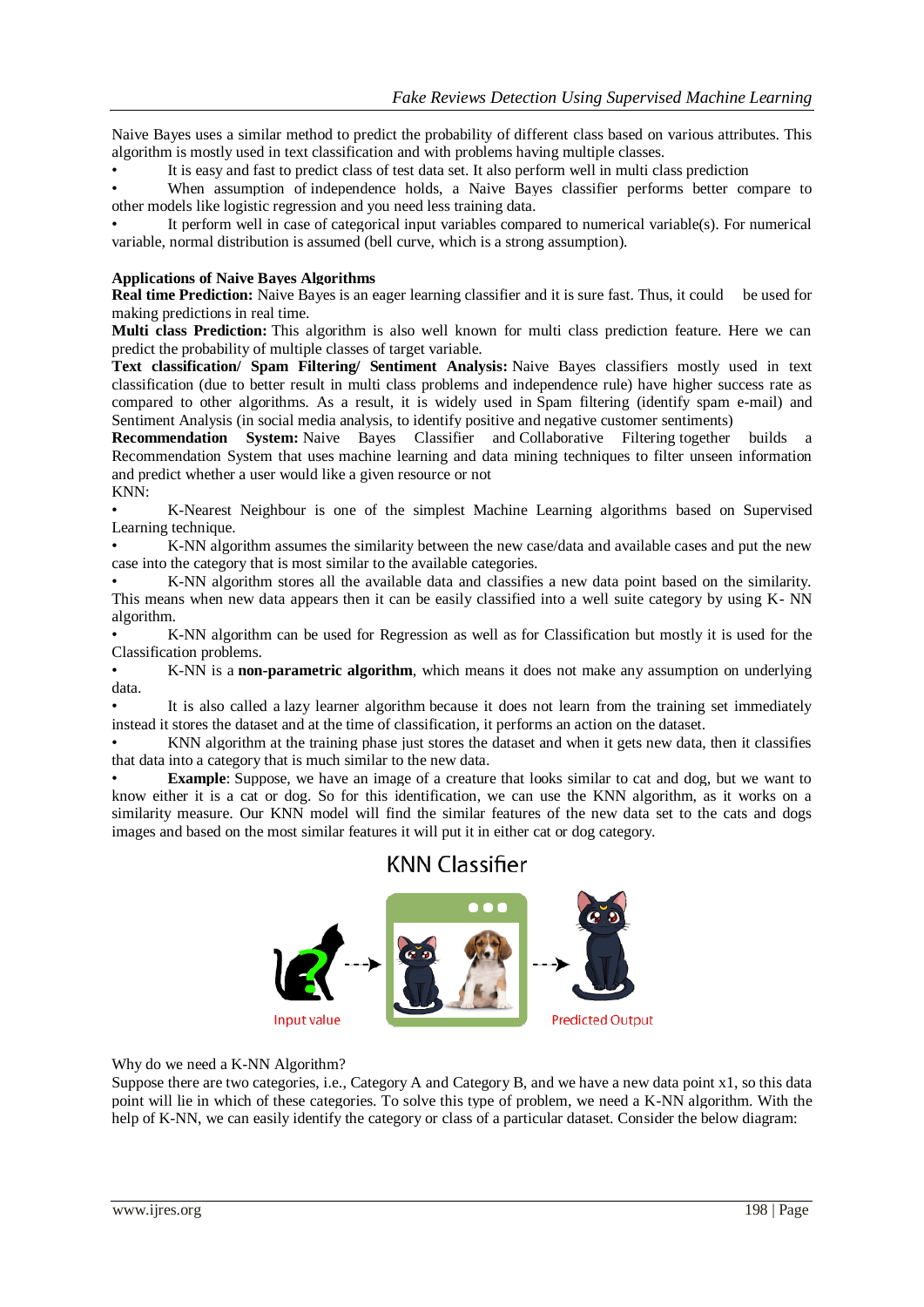

# How does K-NN work?

The K-NN working can be explained on the basis of the below algorithm:

- o **Step-1:** Select the number K of the neighbors
- o **Step-2:** Calculate the Euclidean distance of K number of neighbors
- o **Step-3:** Take the K nearest neighbors as per the calculated Euclidean distance.
- o **Step-4:** Among these k neighbors, count the number of the data points in each category.
- o **Step-5:** Assign the new data points to that category for which the number of the neighbor is maximum.
- o **Step-6:** Our model is ready.

Suppose we have a new data point and we need to put it in the required category. Consider the below image:



Firstly, we will choose the number of neighbors, so we will choose the k=5.

Next, we will calculate the **Euclidean distance** between the data points. The Euclidean distance is the distance between two points, which we have already studied in geometry. It can be calculated as: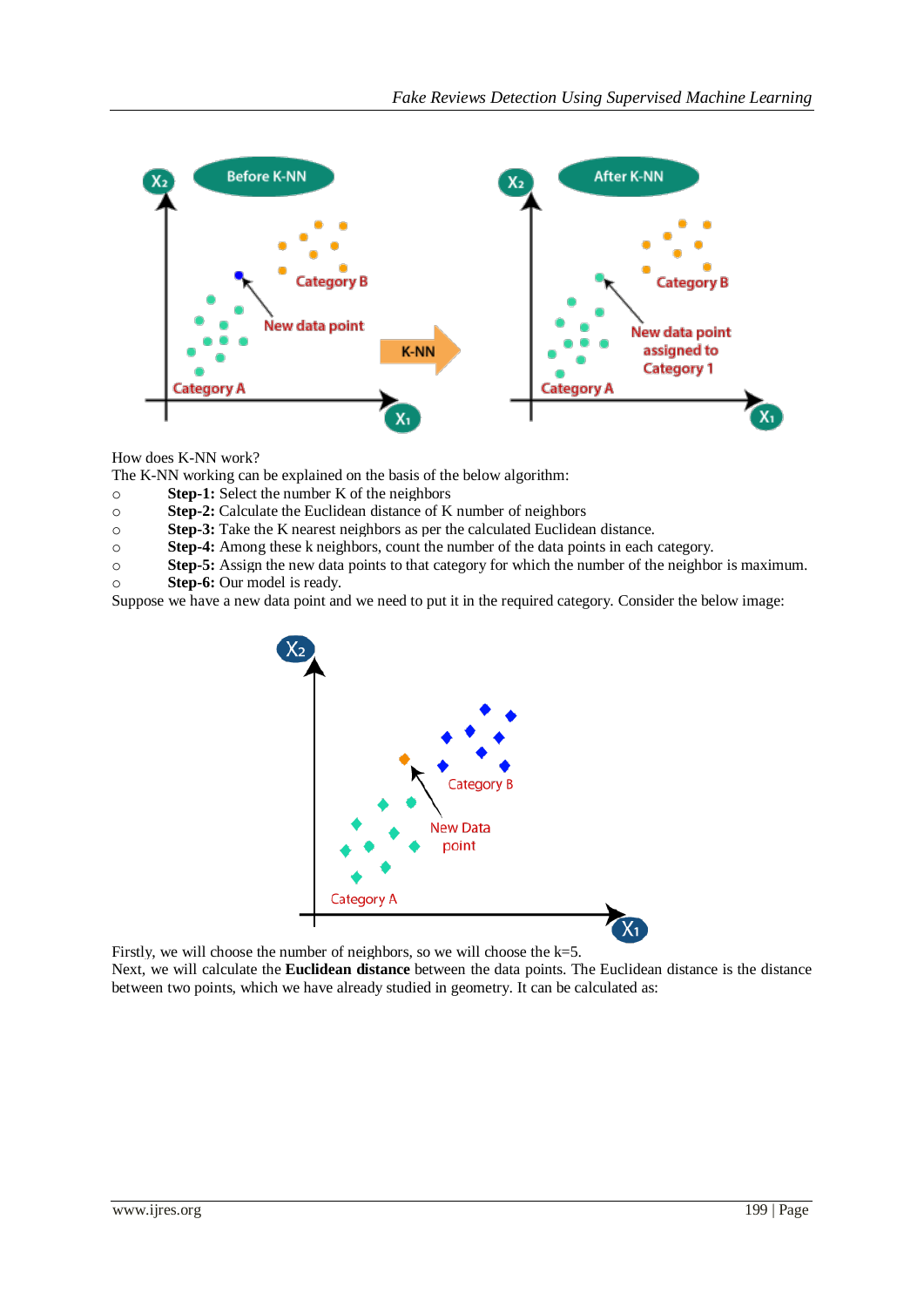

By calculating the Euclidean distance we got the nearest neighbors, as three nearest neighbors in category A and two nearest neighbors in category B. Consider the below image:



As we can see the 3 nearest neighbors are from category A, hence this new data point must belong to category A.

How to select the value of K in the K-NN Algorithm?

Below are some points to remember while selecting the value of K in the K-NN algorithm:

• There is no particular way to determine the best value for "K", so we need to try some values to find the best out of them. The most preferred value for K is 5.

• A very low value for K such as K=1 or K=2, can be noisy and lead to the effects of outliers in the model.

Large values for K are good, but it may find some difficulties.

- Advantages of KNN Algorithm:
- It is simple to implement.
- It is robust to the noisy training data
- It can be more effective if the training data is large.

Disadvantages of KNN Algorithm:

• Always needs to determine the value of K which may be complex some time.

The computation cost is high because of calculating the distance between the data points for all the training samples.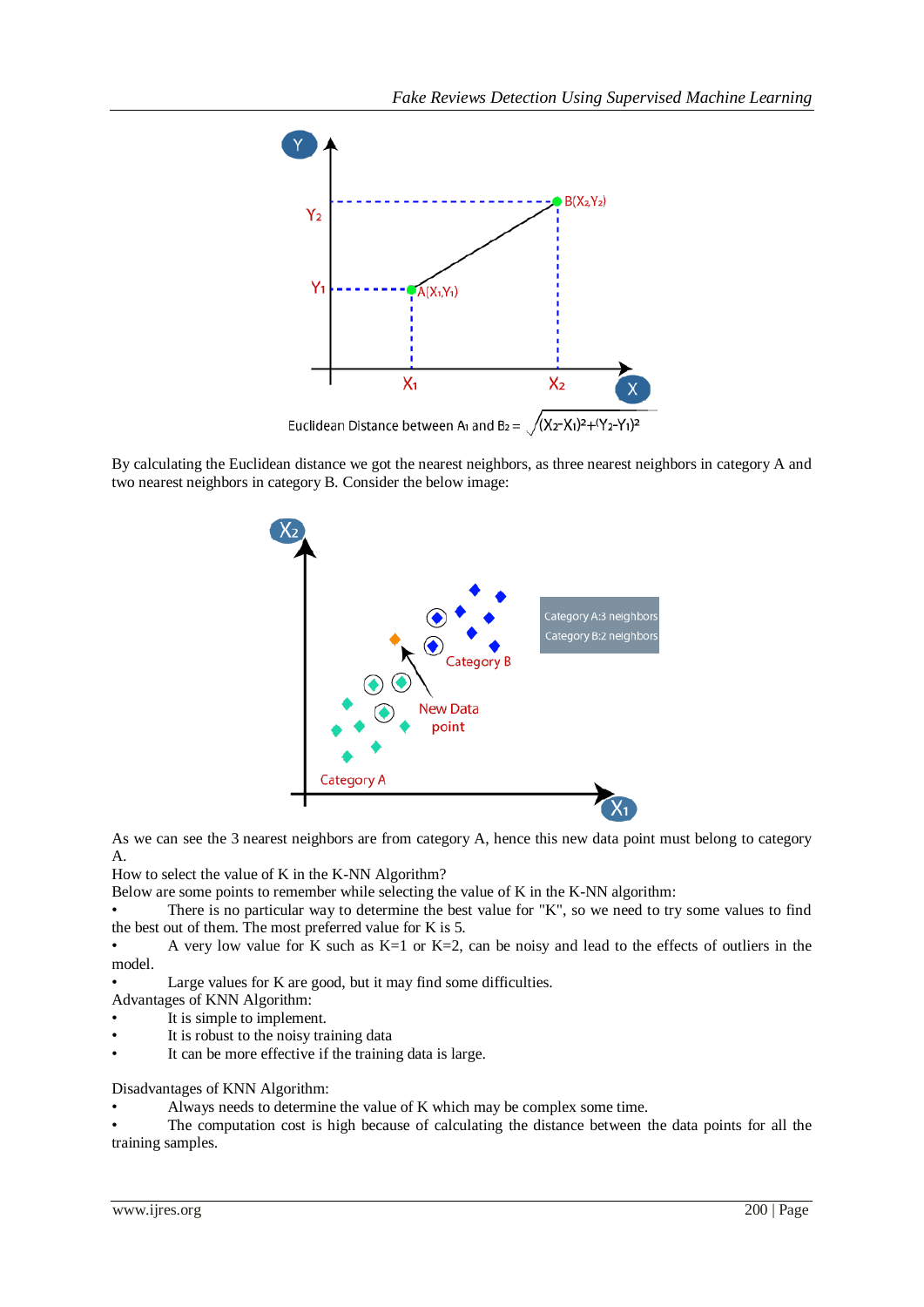# **3. Logistic Regression:**

Logistic Regression was used in the biological sciences in early twentieth century. It was then used in many social science applications. Logistic Regression is used when the dependent variable (target) is categorical. For example,

To predict whether an email is spam (1) or (0)

Whether the tumor is malignant (1) or not (0)

Consider a scenario where we need to classify whether an email is spam or not. If we use linear regression for this problem, there is a need for setting up a threshold based on which classification can be done. Say if the actual class is malignant, predicted continuous value 0.4 and the threshold value is 0.5, the data point will be classified as not malignant which can lead to serious consequence in real time.

From this example, it can be inferred that linear regression is not suitable for classification problem. Linear regression is unbounded, and this brings logistic regression into picture. Their value strictly ranges from 0 to 1.

# **Purpose and examples of logistic regression:**

Logistic regression is one of the most commonly used machine learning algorithms for binary classification problems, which are problems with two class values, including predictions such as "this or that," "yes or no" and "A or B."

The purpose of logistic regression is to estimate the probabilities of events, including determining a relationship between features and the probabilities of particular outcomes.

One example of this is predicting if a student will pass or fail an exam when the number of hours spent studying is provided as a feature and the variables for the response has two values: pass and fail.

Organizations can use insights from logistic regression outputs to enhance their business strategies so they can achieve their business goals, including reducing expenses or losses and increasing [ROI](https://searchcio.techtarget.com/definition/ROI) in marketing campaigns, for example.

An [e-commerce](https://searchcio.techtarget.com/definition/e-commerce) company that mails expensive promotional offers to customers would like to know whether a particular customer is likely to respond to the offers or not. For example, they'll want to know whether that consumer will be a "responder" or a "non responder." In marketing, this is called propensity to respond modeling.

Likewise, a credit card company develops a model to decide whether to issue a credit card to a customer or not will try to predict whether the customer is going to default or not on the credit card based on such characteristics as annual income, monthly credit card payments and number of defaults. In banking parlance, this is known as default propensity modeling.

# **Uses of logistic regression:**

Logistic regression has become particularly popular in online advertising, enabling marketers to predict the likelihood of specific website users who will click on particular advertisements as a yes or no percentage.

- Logistic regression can also be used in:
- Healthcare to identify risk factors for diseases and plan preventive measures.
- Weather forecasting [apps](https://searchsoftwarequality.techtarget.com/definition/application) to predict snowfall and weather conditions.
- Voting apps to determine if voters will vote for a particular candidate.

Insurance to predict the chances that a policy holder will die before the term of the policy expires based on certain criteria, such as gender, age and physical examination.

Banking to predict the chances that a loan applicant will default on a loan or not, based on annual income, past defaults and past debts.

# **Logistic regression vs. linear regression:**

The main difference between logistic regression and linear regression is that logistic regression provides a constant output, while linear regression provides a continuous output.

In logistic regression, the outcome, such as a dependent variable, only has a limited number of possible values. However, in linear regression, the outcome is continuous, which means that it can have any one of an infinite number of possible values.

Logistic regression is used when the response variable is categorical, such as yes/no, true/false and pass/fail. Linear regression is used when the response variable is continuous, such as number of hours, height and weight.

For example, given data on the time a student spent studying and that student's exam scores, logistic regression and linear regression can predict different things.

With logistic regression predictions, only specific values or categories are allowed. Therefore, logistic regression can predict whether the student passed or failed. Since linear regression predictions are continuous, such as numbers in a range, it can predict the student's test score on a scale of 0 -100.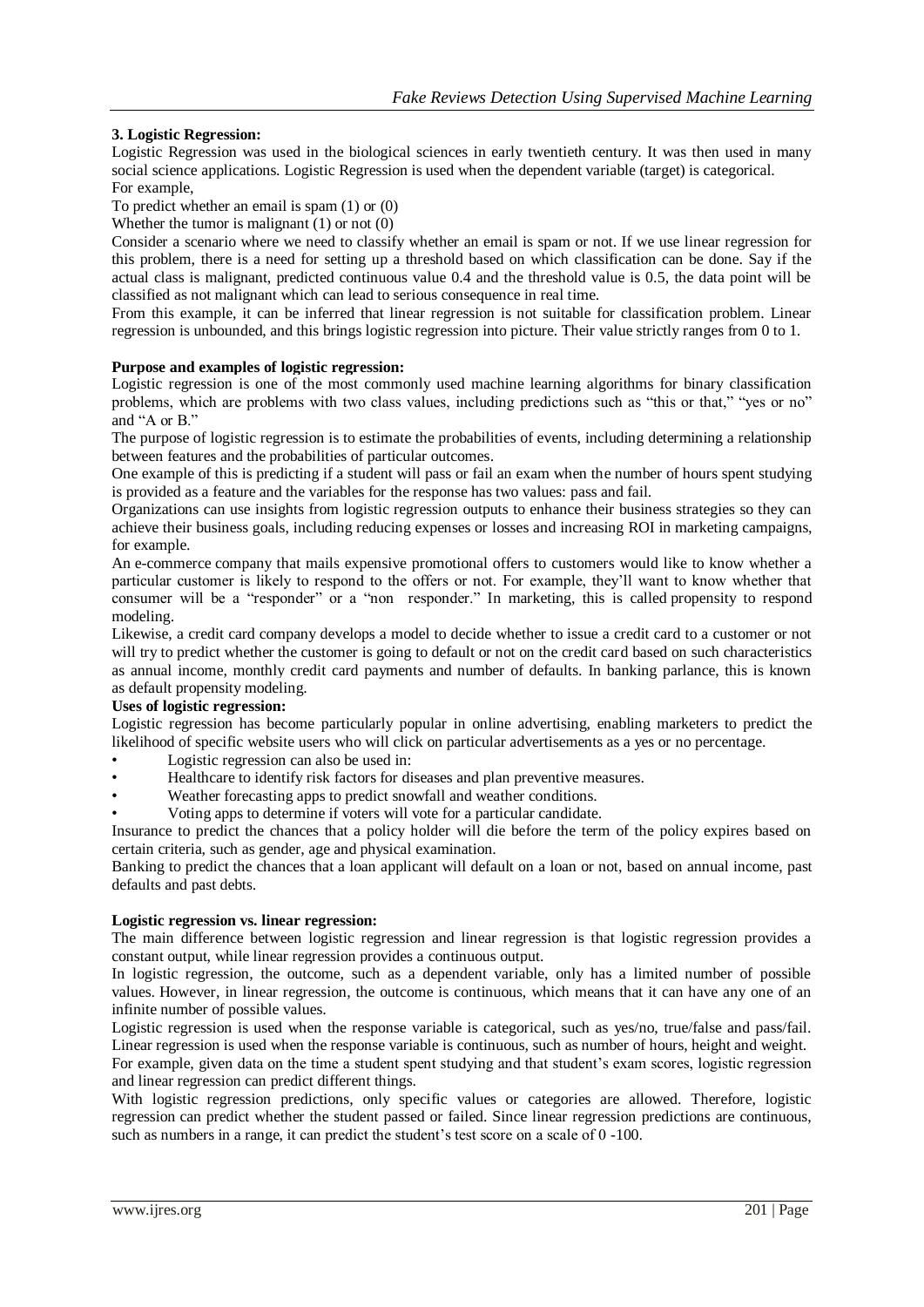# **VI. RESULT OUTPUT SCREEN SHOTS WITH DESCRIPTION.**

# **Home:**

In our project, we are detecting the fake reviews from the review entered by the user.





Home Page of our project

# **About:**



**Fig2**: About

Here the application describes what main objective of this project is. **Registration**:

> **HOME** ABOUTUS **SERVICES**

LOGIN

Activate Windows Go to Settings to activate Windows

# **REGISTER WITH OUR SERVICES**

| SignUp |
|--------|
|        |

**Fig3**: Registration

Registration page in which user need to register to start.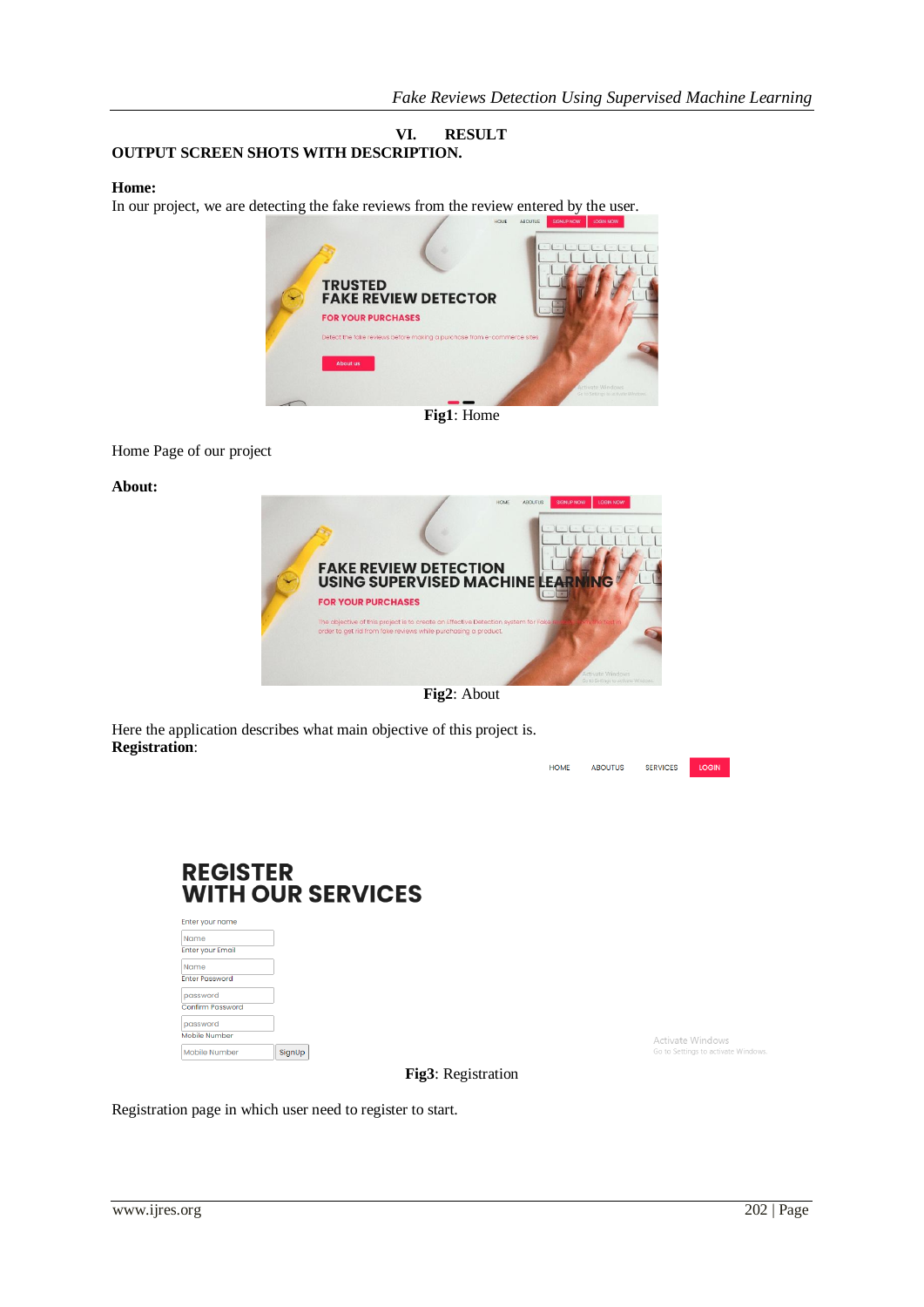# *Fake Reviews Detection Using Supervised Machine Learning*

ABOUTUS SERVICES LOGIN

# **Login:**



**Fig4**: Login Page

Login page, user need to enter valid credentials in order to enter.



**Fig5**: Upload Page

Upload Page in order to upload the dataset. **View Data:**

|                    |     |     | UPLOAD<br>HOME<br><b>VIEW DATA</b>                                                    | LOGOUT<br>MODEL TRAINING                              |
|--------------------|-----|-----|---------------------------------------------------------------------------------------|-------------------------------------------------------|
|                    |     |     |                                                                                       |                                                       |
|                    |     |     |                                                                                       |                                                       |
|                    |     |     |                                                                                       |                                                       |
|                    |     |     |                                                                                       |                                                       |
| <b>UPLOADED</b>    |     |     |                                                                                       |                                                       |
| <b>DATA</b>        |     |     |                                                                                       |                                                       |
|                    |     |     |                                                                                       |                                                       |
| Home_and_kitchen_5 | 5.0 | CG  | Love this! Well made, sturdy, and very comfortable. Have it!Very pretty               |                                                       |
| Home_and_Kitchen_5 | 5.0 | co  | love it, a great upgrade from the ariginal. I've had mine for a couple of years       |                                                       |
| Home_and_kitchen_5 | 5.0 | CG. | This pillow saved my back. Hove the look and feel of this pillow.                     |                                                       |
| Home_and_Kitchen_5 | 1.0 | CG  | Missing information on how to use it, but it is a great product for the price! I      |                                                       |
| Home_and_kitchen_5 | 5.0 | CG  | Very nice set. Good quality. We have had the set for two months now and have not been |                                                       |
| Home and Kitchen 5 | 3.0 | CO  | <b>I WANTED DIFFERENT FLAVORS BUT THEY ARE NOT.</b>                                   | Artivate Windows<br>Go to Settings to activity Winnov |

**Fig6**: View Dataset Page

User views the data which he was uploaded to the system.

**SELECT ALGORITHM ACCURACY OBTAINED FOR LOGISTIC REGESSION IS 0.88625** 

Activate Windows<br>Go to Settings to activate

PREDICTION

**Fig7**: Model Training

Here training of your model takes place and display the model's accuracy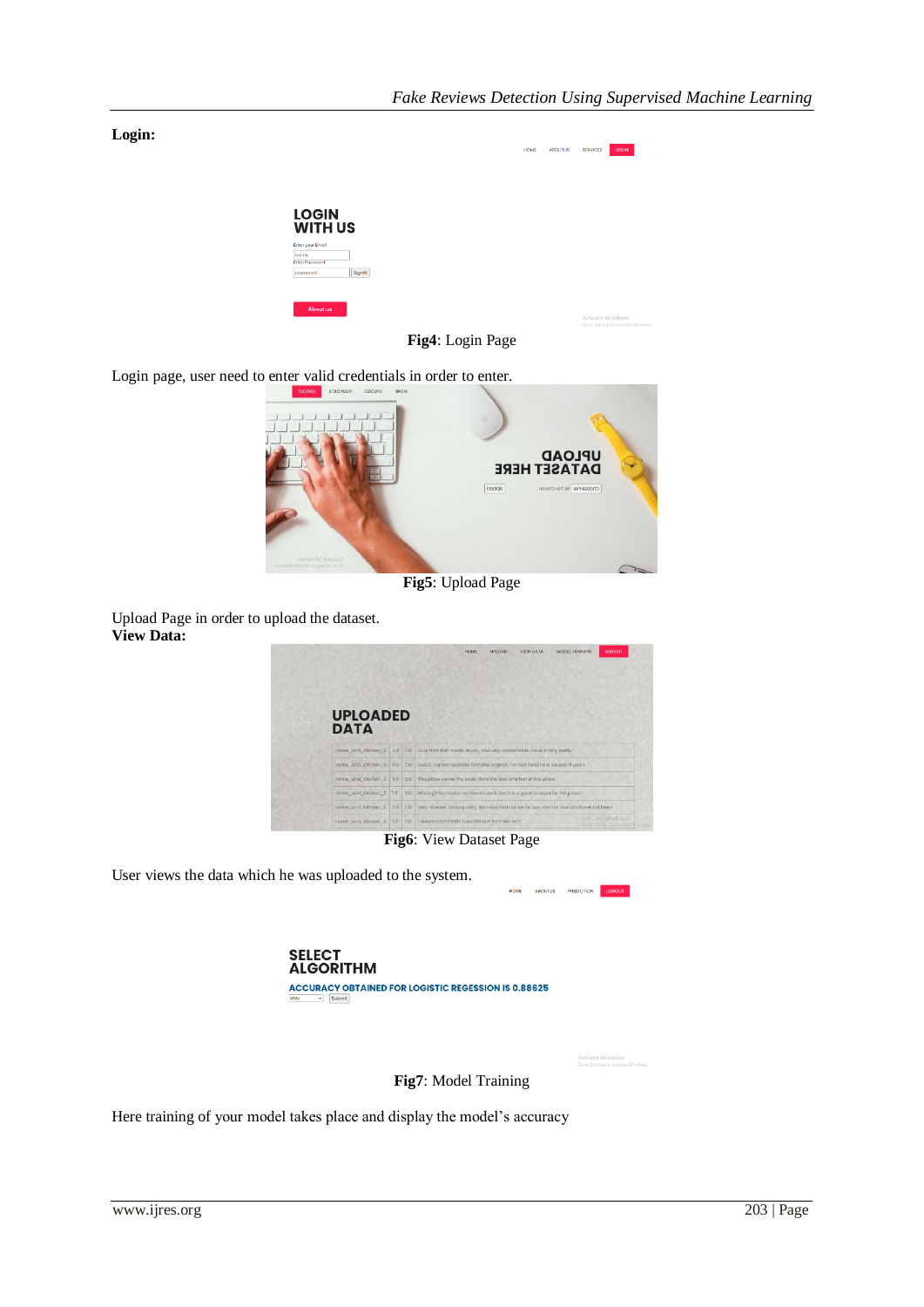# **Prediction:**



**Fig8**: Prediction Page

User need to enter the required fields in order to get the response from the data whether the review is computer generated or original.

#### **TEST CASES:**

| ------------ |                                                                            |                |  |  |  |  |
|--------------|----------------------------------------------------------------------------|----------------|--|--|--|--|
| Input        | <b>Output</b>                                                              | <b>Result</b>  |  |  |  |  |
| Input text   | Tested for whether the input tells us<br>whether the review is fake or not | <b>Success</b> |  |  |  |  |

#### **Test cases Model building:**

|                | -                                           |                                         |                                                   |                                                       |     |  |  |
|----------------|---------------------------------------------|-----------------------------------------|---------------------------------------------------|-------------------------------------------------------|-----|--|--|
| S.N            | <b>Test cases</b>                           | I/O                                     | <b>Expected O/T</b>                               | <b>Actual O/T</b>                                     | P/F |  |  |
| $\bf{0}$       |                                             |                                         |                                                   |                                                       |     |  |  |
|                | Read the dataset.                           | Dataset.                                | Dataset need to read successfully.                | Dataset<br>fetched<br>successfully.                   | P   |  |  |
| $\mathfrak{D}$ | Performing pre-processing<br>on the dataset | Pre-processing<br>part takes place      | Pre-processing should be performed<br>on dataset  | Pre-processing<br>successfully completed.             | P   |  |  |
| $\mathcal{R}$  | Model Building                              | Building<br>Model<br>for the clean data | Need to create model using required<br>algorithms | Model<br>Created<br>Successfully.                     | P   |  |  |
| $\overline{4}$ | <b>Fake Review Estimation</b>               | fields<br>Input<br>provided.            | Output should be whether review is<br>fake or not | Model<br>predicted<br><b>as</b><br>review is fake     | P   |  |  |
|                | Anaemia Estimation                          | fields<br>Input<br>provided.            | Output should be whether fake or<br>not           | Model<br>predicted<br><b>as</b><br>review is not fake | P   |  |  |

## **VII. CONCLUSION:**

We have successfully developed a system to detect fake reviews in this application. This is created in a userfriendly environment with Python programming and Django framework. The system is likely to gather data from the user in order to determine whether the review is fake or not.

# **FUTURE SCOPE**

The ability to identify numerous classifications could be added to this application in the future. We intend to investigate prediction approach with the revised data set and employ the most accurate and relevant machine learning algorithms for detection.

## **REFERENCES:**

- [1]. R. Barbado, O. Araque, and C. A. Iglesias, "A framework for fake review detection in online consumer electronics retailers," Information Processing & Management, vol. 56, no. 4, pp. 1234 – 1244, 2019.
- [2]. S. Tadelis, "The economics of reputation and feedback systems in e-commerce marketplaces," IEEE Internet Computing, vol. 20, no. 1, pp. 12–19, 2016.
- [3]. M. J. H. Mughal, "Data mining: Web data mining techniques, tools and algorithms: An overview," Information Retrieval, vol. 9, no. 6, 2018.
- [4]. C. C. Aggarwal, "Opinion mining and sentiment analysis," in Machine Learning for Text. Springer, 2018, pp. 413–434.
- [5]. A. Mukherjee, V. Venkataraman, B. Liu, and N. Glance, "What yelp fake review filter might be doing?" in Seventh international AAAI conference on weblogs and social media, 2013.
- [6]. N. Jindal and B. Liu, "Review spam detection," in Proceedings of the 16th International Conference on World Wide Web, ser. WWW '07, 2007.
- [7]. E. Elmurngi and A. Gherbi, Detecting Fake Reviews through Sentiment Analysis Using Machine Learning Techniques. IARIA/DATA ANALYTICS, 2017.
- [8]. V. Singh, R. Piryani, A. Uddin, and P. Waila, "Sentiment analysis of movie reviews and blog posts," in Advance Computing Conference (IACC), 2013, pp. 893–898.